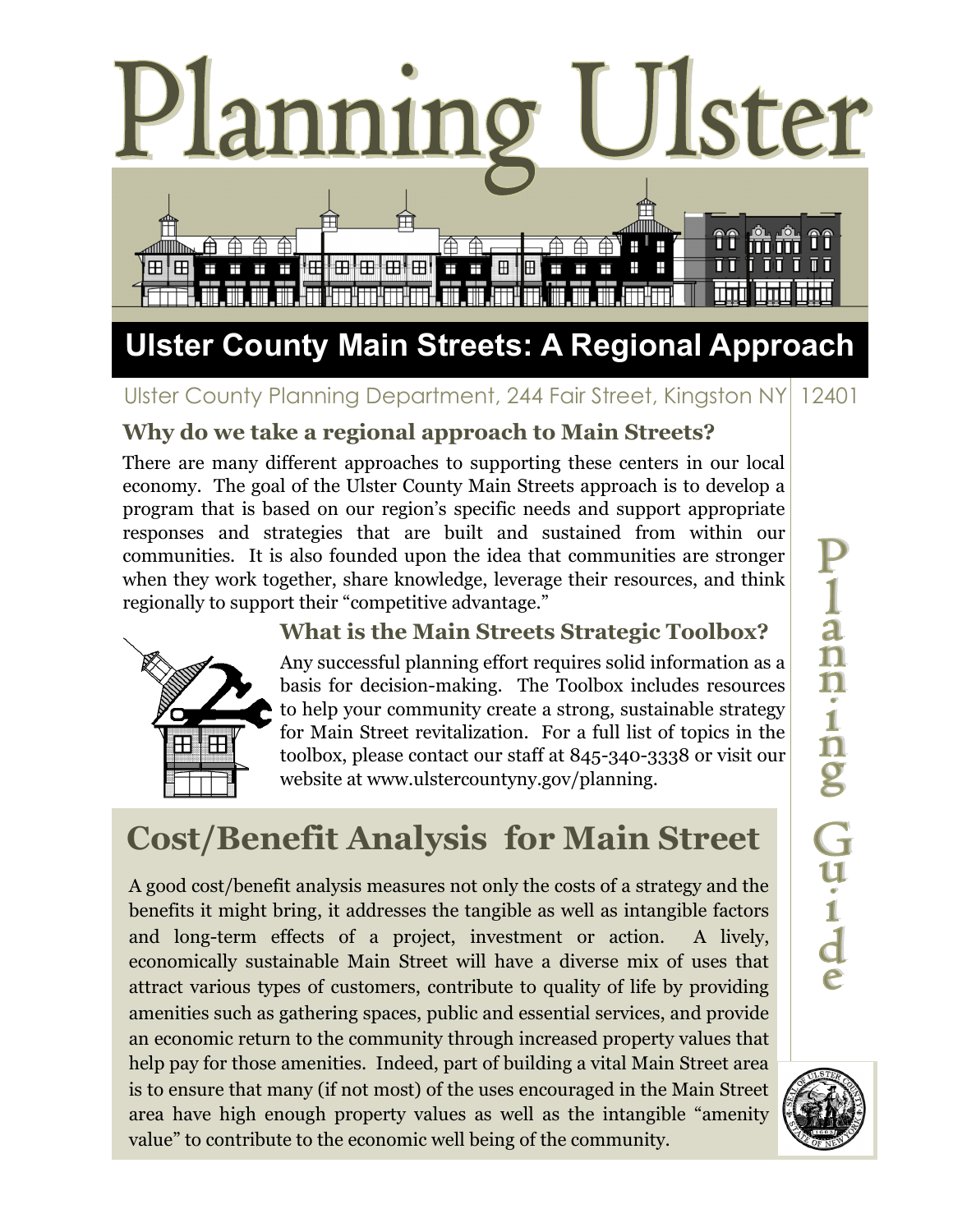

#### *What kinds of tools are in the toolbox?*

#### **1. Asset Based Planning**

- *Developing a Main Street Strategy: How to work as a team to pursue a plan.*
- *Asset-Based Planning Workbook: A hands-on guide to identifying your community's assets and working with others on a strategic plan.*

#### **2. Community-Led Initiatives**

- *Asset-Based Planning Workbook: this also has a series of exercises to help develop community-led initiatives.*
- *Social Networking for Main Street: The uses of web-based technology to keep the community connected.*

#### **3. Land Use and Design Analysis**

- *Design Guidelines for Main Street*
- *Supporting a Healthy Residential Mix*
- *Using Incentives and Streamlining Approvals*
- *Creating an Attractive Setting*
- *Building Placement and Features*
- *Street Design and "Wayfinding"*
- *Traditional Neighborhood Design*

#### **4. Market and Economic Analysis**

- *Cost/Benefit Analysis for Main Street*
- *Market Analysis for Main Street*
- *Creating a Destination Magnet*
- *Identifying the Right Retail Mix*

#### **5. Targeted Development Initiatives**

 *Case studies and best practices from Ulster County and elsewhere will be posted on the Toolbox.*

In a sense, a community's Main Street area should be one of the places that attracts uses that are associated with high property values.

Therefore, in setting policy for land uses in a Main Street area, it is important to consider what economists term "opportunity costs" involved with these decisions (see box on page 4). For example, if a community decides to change it zoning to encourage more storage units versus banks or entertainment uses, it may forego the opportunity to attract or to develop banks or offices in that same area. And, in many cases, developers of those higher value-added uses look for densely developed high-traffic areas for their projects. If such sites in a Main Street area are already given over to lower-value uses, the developers may bypass that community altogether and look to a Main Street area or shopping district in a nearby town.

How do you know which uses are high value -added for your community and suited for a Main Street?

#### **Getting the Information**

The Ulster County Office of Real Property Services maintains data on property tax parcels for each town and village. These data will help determine the mix of uses and values on Main Street. For further information in these data, visit the Ulster County Office of Real Property Tax Services webpage at [http://www.co.ulster.ny.us/](http://www.co.ulster.ny.us/resources/realproperty.html) [resources/realproperty.html.](http://www.co.ulster.ny.us/resources/realproperty.html)

Data can also be accessed by the local assessor. The data files are typically in Excel format and contain property information such as acreage, use (classified according to a system maintained by the New York State Office of Real Property Services), assessed value, and market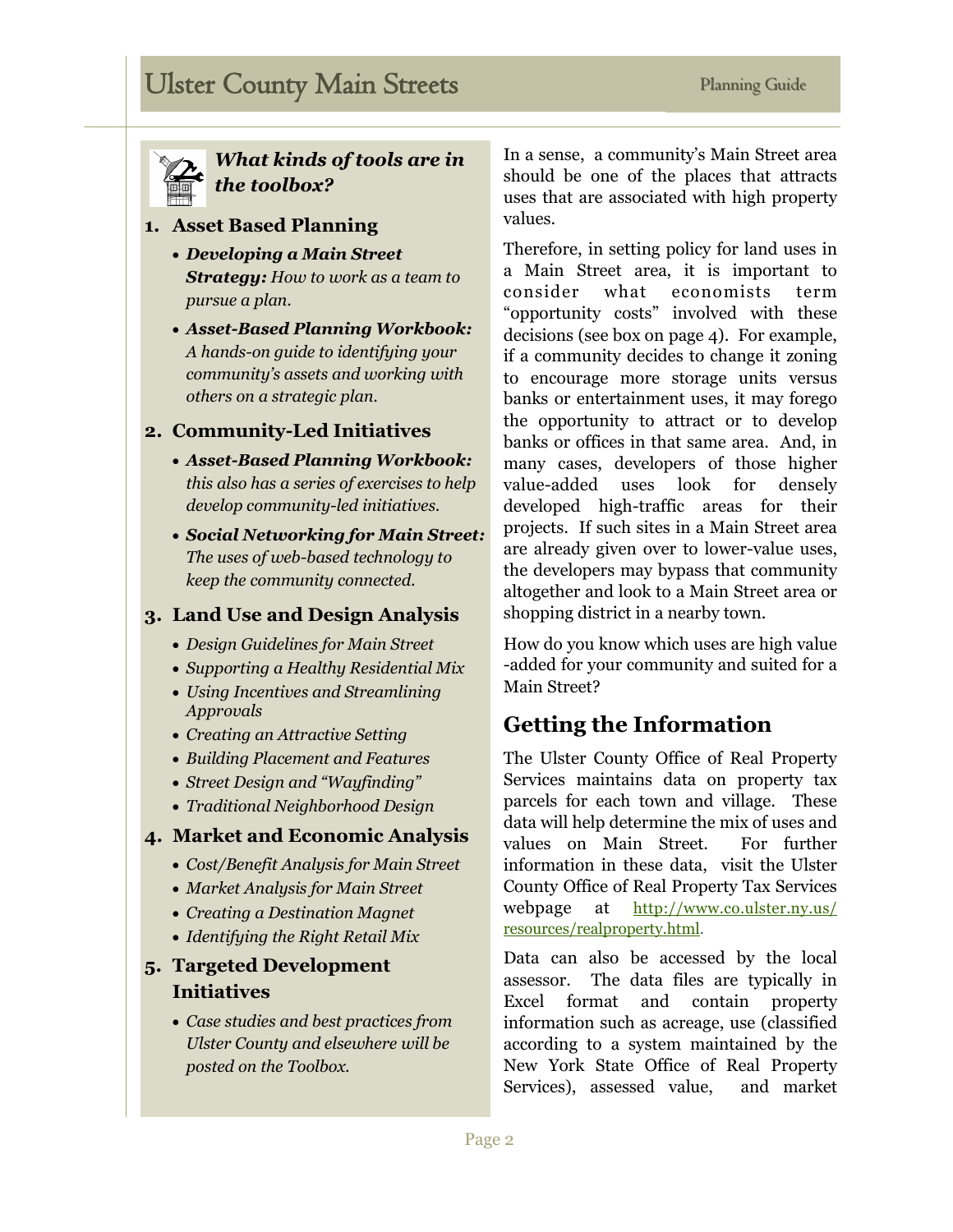value. Other information in these files varies from municipality to municipality and can include the square footage of buildings on the property and condition.

# **Knowing the mix of uses**

Knowing the mix of uses allows you to compare your main street with other communities and determine its relative

health. It is important to remember that the *market value* and *assessed value* data in these files represent that determination by the assessor in each municipality. Thus, the files may not always be comparable. However, they do allow you to make relative comparisons between uses. With this information, you can create a basic "benefit/ cost" model for evaluating the contribution various types of uses contribute to a Main Street area. Other methods of analyzing your business mix are discussed in the box on page 5 and in our Planning Guide *Identifying the Right Retail Mix.*

## **Calculating Relative Benefits**

The real property tax data files allow you to measure the value per acre and per square foot of building for each of the property classes in a town or village. For example, Figures 1 and 2 (right and next page) show the value per square foot of gross floor area for various types of commercial and retail development in two communities with successful main street areas in Ulster County: the Village of New Paltz and the Village of Saugerties. Figures



*Figure 1*



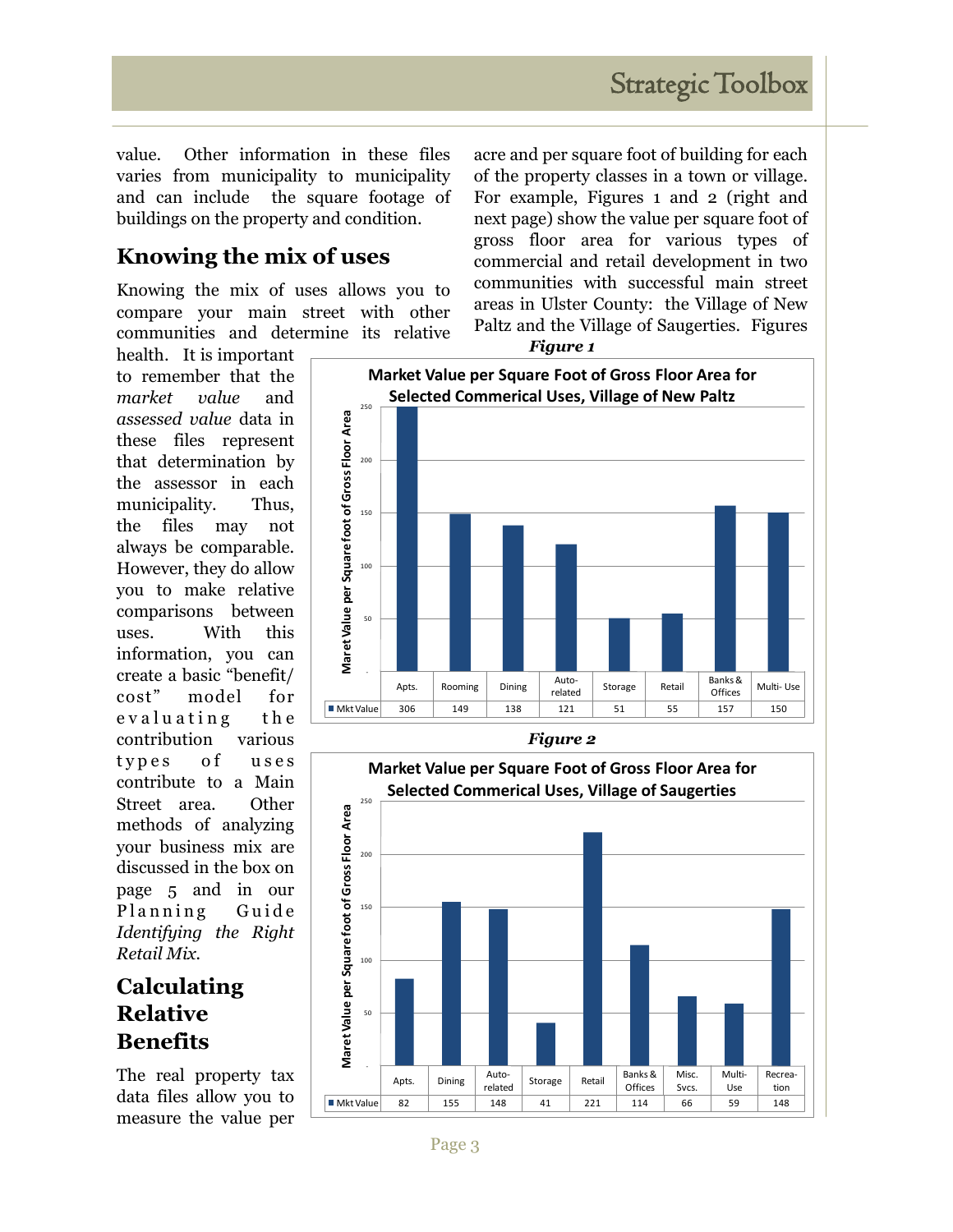### **The Opportunity Cost of Choices on Main Street**

*Opportunity cost* is the value of mutually exclusive choices. As Main Street is heavily reliant on the interrelationships among businesses and the ability to attract and retain customers through a "sense of place." Any use that does not contribute to this may present a opportunity cost. Choices that detract from Main Street may include the demolition or obscuring of uses and historic structures and uses that: support character and ambiance, encourage foot traffic, increase length-of -stay, support pedestrian activity and visibility of businesses, and provide goods and services that support the goals of Main Street as the heart of the community. Examples might include: drive-in convenience stores, storage facilities, parking lots, dollar stores or volume discount stores that turn over frequently, and uses that limit foot traffic on the ground floor, such as professional offices.

3 and 4 show similar measures for the hamlets of Milton and Port Ewen.

The values in the figures vary by use and by Main Street area. For example, in the college community of New Paltz, apartments have a much higher value than in other c o m m u n i t i e s . Similarly, New Paltz and Saugerties, as h i g h - t r a f f i c d e s t i n a t i o n communities, have higher values for dining than Port Ewen and Milton. That said, decision-makers and regulators need to be cautious about opportunity costs. Dining activities are major drivers for Main Street businesses, and meet the essential needs of Main Street customers. These Main Street drivers and their importance to maintaining and attracting customers



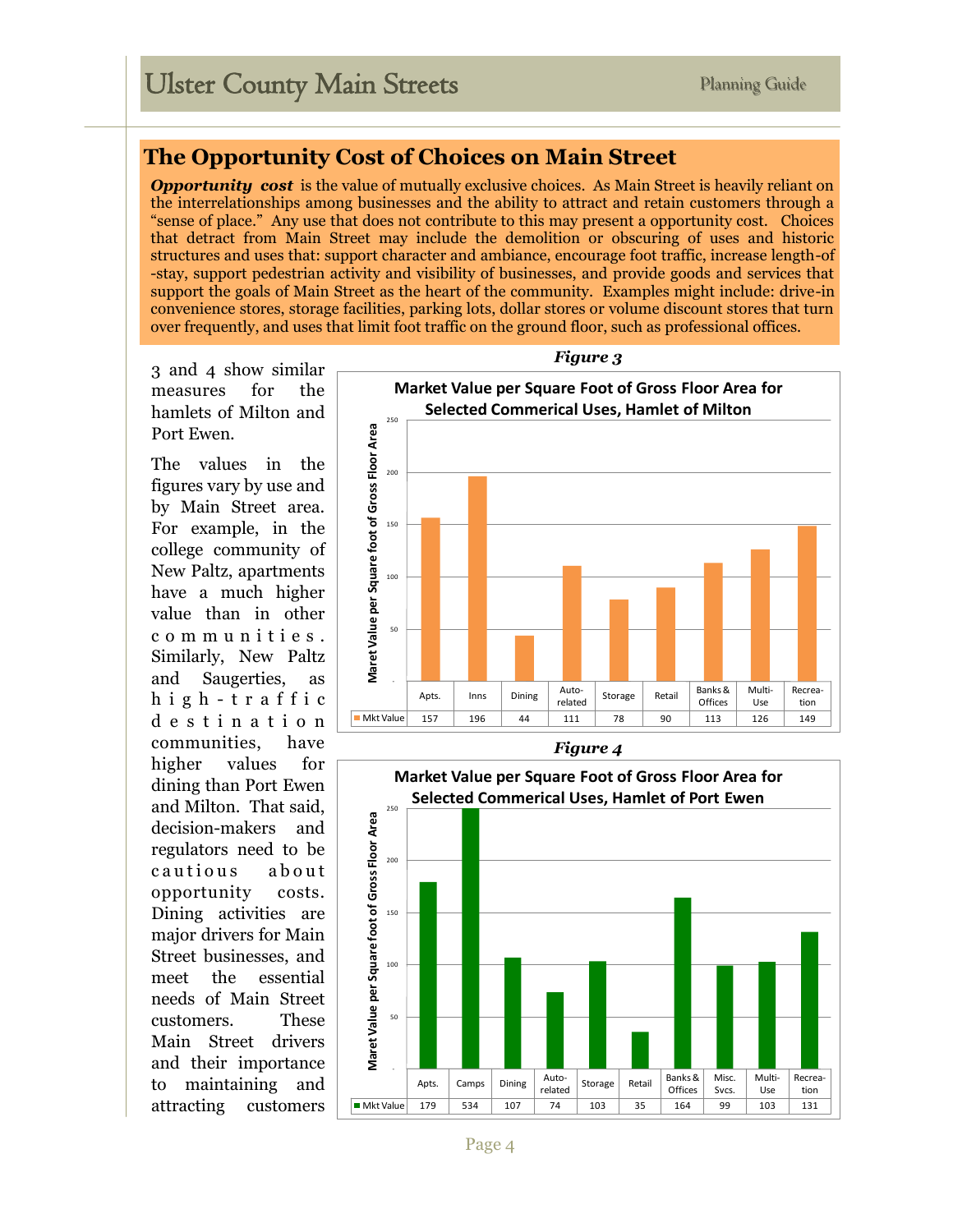are discussed in *Introducing Ulster County Main Street Toolbox*. If Milton and Port Ewen were to de-emphasize dining in favor of other uses, they may forego the opportunity to build a strong dining sector in the future.

## **The Problem with Calculating Costs**

The methodology above focuses on comparing relative values of various uses. In that sense it compares relative benefits of uses without regard to costs associated with them, including required services from local government (e.g., as street maintenance, policing, etc.). It is possible to generate rough estimates of those costs using techniques associated with fiscal impact analysis. This involves apportioning costs to local government service for each type of use.

Although not precise, typically costs for each use are estimated by assuming that costs of local government services are proportionate to the intensity of activity associated with each type of land use (i.e., properties that generate a lot of visitors or automobile traffic also require more services from the local government).

Theoretically, it is then possible to list the benefit of each use along with its cost. However, given the imprecise nature of this measure, the time and effort to generate the cost side of the equation is not worth the effort for this analysis. Exceptions can occur such as when a particular use becomes widespread and generates extraordinary expenses. Examples can be found in bars and student housing in New Paltz.

## **How to Use this Analysis**

These types of analyses are best used to help guide policy decisions such as allowable uses under zoning and the use of incentives for Main Street areas. They may also be applied at the regional level to suggest relative values and sustainability of Main Street areas. They should not be used to evaluate a particular development.

### **What's the Right Business Mix for your Main Street?**

Some key questions to help you answer this:

- How well does current the mix work?
- How does it compare to the most successful, *comparably situated* commercial districts in your region?
- How concentrated is the business activity (as compared to highway business and other areas)?
- Are there specific business categories that are over- or under-served?

Business associations and chambers of commerce should strive to maintain a current inventory of businesses in the community. This information can be collected a number of ways. A walkthrough is a good way to start, as there is no substitute for direct observations, which can include the condition of the businesses, the streetscape, and the atmosphere of the place. Information may be purchased from data sources such as Dun and Bradstreet or InfoUSA (information geared more toward finding small businesses).

Understanding mix of businesses is useful as a means of comparison to economically vibrant communities and is one of the first steps toward a more strategic approach to a successful Main Street.

**For more on this topic, see our Planning Guide:**  *Identifying the Right Retail Mix*